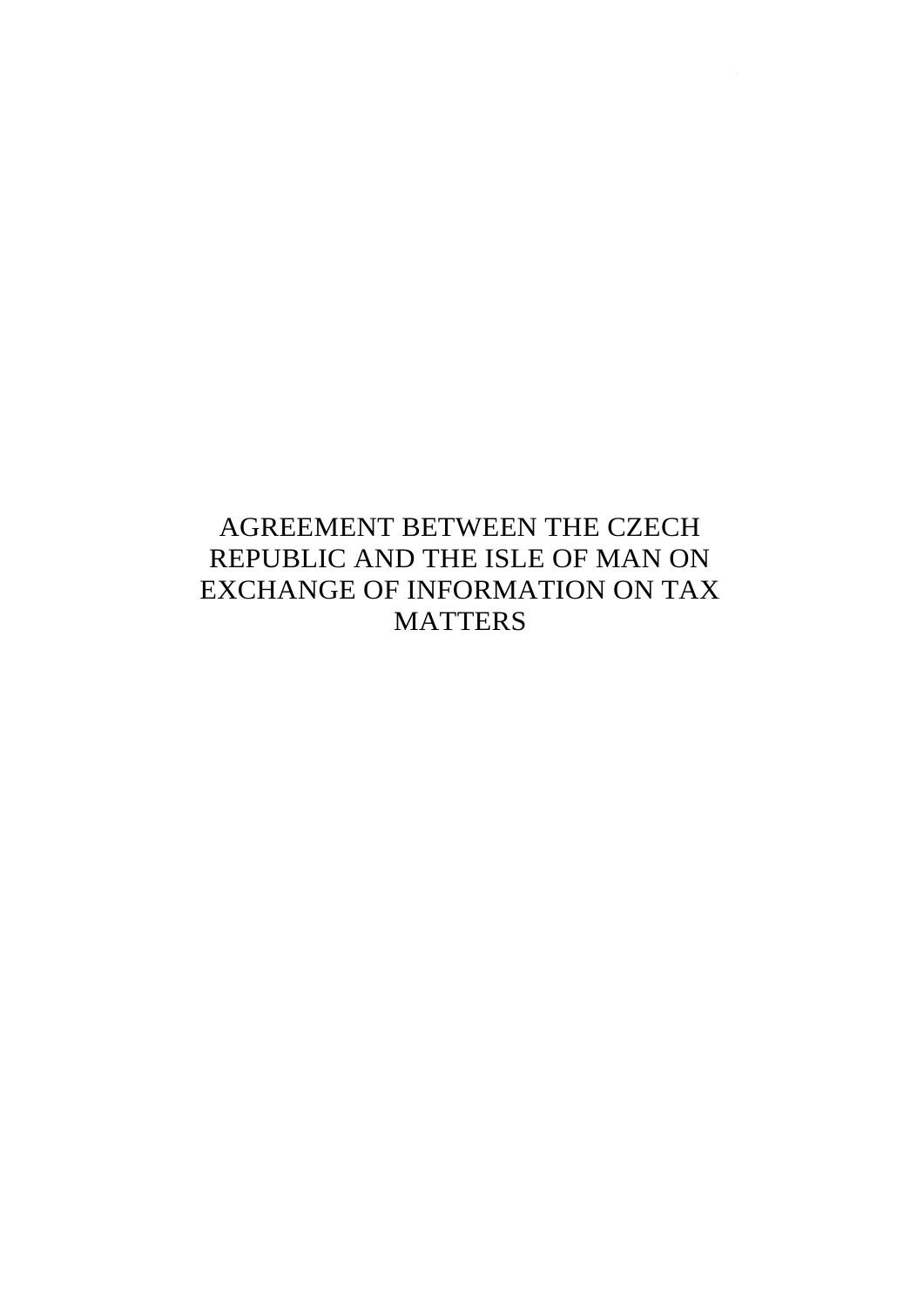Whereas it is acknowledged that the Isle of Man under the terms of its Entrustment from the United Kingdom has the right to negotiate, conclude, perform and, subject to the terms of this Agreement, terminate a tax information exchange agreement with the Czech Republic;

Whereas the Contracting Parties wish to enhance and facilitate the exchange of information with respect to taxes;

Now, therefore, the Contracting Parties have agreed to conclude the following Agreement, which contains obligations on the part of the Contracting Parties only:

#### **Article 1 Object and Scope of the Agreement**

The competent authorities of the Contracting Parties shall provide assistance through exchange of information that is foreseeably relevant to the administration and enforcement of the domestic laws of the Contracting Parties concerning taxes covered by this Agreement. Such information shall include information that is foreseeably relevant to the determination, assessment and collection of such taxes, the recovery and enforcement of tax claims, or the investigation or prosecution of tax matters. Information shall be exchanged in accordance with the provisions of this Agreement and shall be treated as confidential in the manner provided in Article 8. The rights and safeguards secured to persons by the laws or administrative practice of the requested Party remain applicable to the extent that they do not unduly prevent or delay effective exchange of information.

#### **Article 2 Jurisdiction**

A requested Party is not obligated to provide information which is neither held by its authorities nor in the possession or control of persons who are within its jurisdiction.

#### **Article 3 Taxes Covered**

1. The taxes which are the subject of this Agreement are:

- a) in the Czech Republic: the tax on income of individuals; the tax on income of legal persons; the tax on immovable property; the value added tax;
- b) in the Isle of Man: the taxes on income or profit; the value added tax.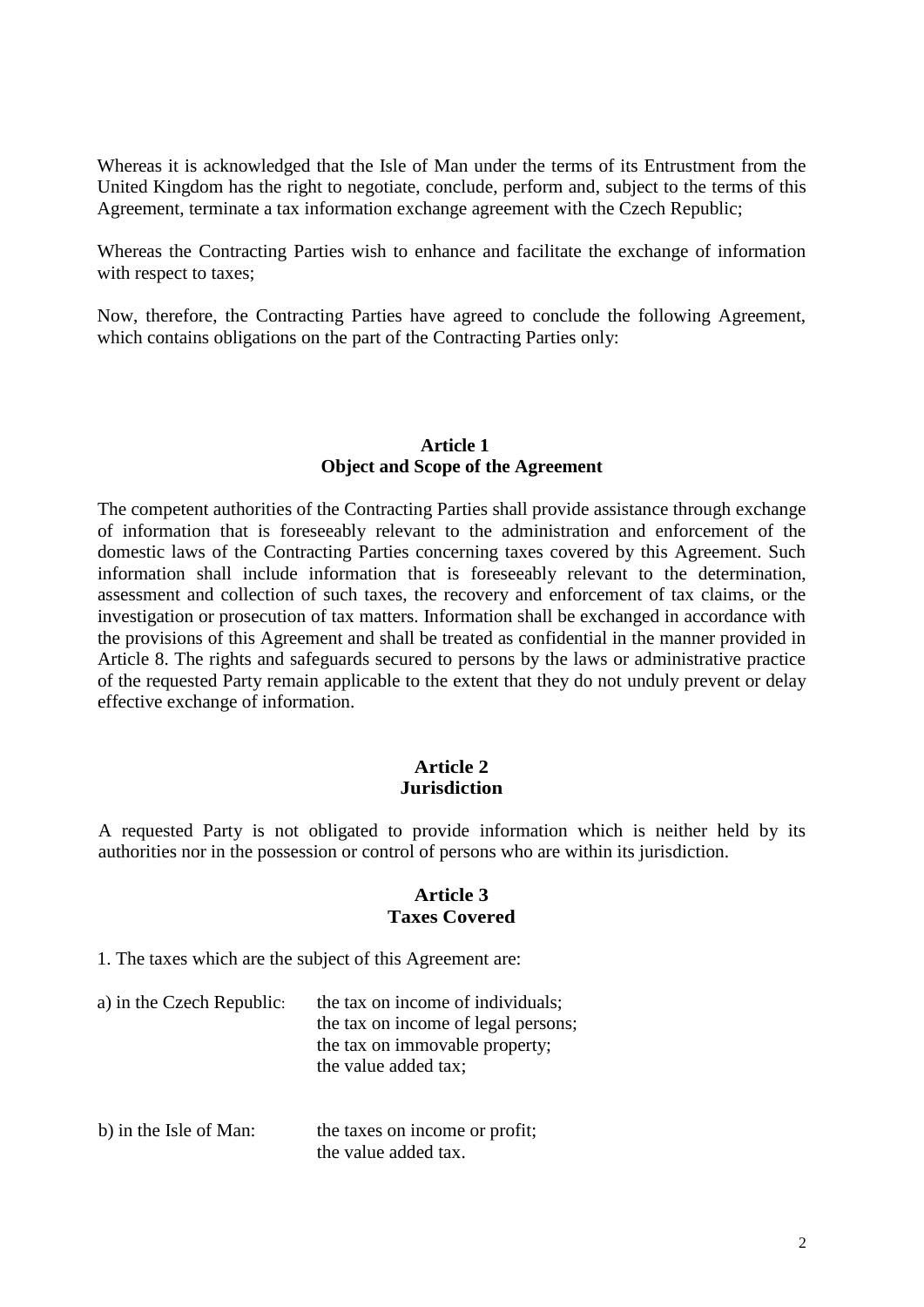2. This Agreement shall also apply to any identical taxes imposed after the date of signature of this Agreement in addition to or in place of the existing taxes. This Agreement shall also apply to any substantially similar taxes imposed after the date of signature of this Agreement in addition to or in place of the existing taxes if the competent authorities of the Contracting Parties so agree. Furthermore, the taxes covered may be expanded or modified by mutual agreement of the Contracting Parties in the form of an exchange of letters. The competent authorities of the Contracting Parties shall notify each other of any substantial changes to the taxation and related information gathering measures covered by this Agreement.

# **Article 4 General Definitions**

- 1. For the purposes of this Agreement, unless otherwise defined, the term:
	- a) "Contracting Party" means the Czech Republic or the Isle of Man as the context requires;
	- b) the "Czech Republic" means the territory of the Czech Republic over which, under Czech legislation and in accordance with international law, the sovereign rights of the Czech Republic are exercised;
	- c) the "Isle of Man" means the island of the Isle of Man, including its territorial sea, in accordance with international law;
	- d) "competent authority" means
		- i) in the case of the Czech Republic, the Minister of Finance or his authorised representative;
		- ii) in the case of the Isle of Man, the Assessor of Income Tax or his or her delegate;
	- e) "person" includes an individual, a company and any other body of persons;
	- f) "company" means any body corporate or any entity that is treated as a body corporate for tax purposes;
	- g) "publicly traded company" means any company whose principal class of shares is listed on a recognised stock exchange provided its listed shares can be readily purchased or sold by the public. Shares can be purchased or sold "by the public" if the purchase or sale of shares is not implicitly or explicitly restricted to a limited group of investors;
	- h) "principal class of shares" means the class or classes of shares representing a majority of the voting power and value of the company;
	- i) "recognised stock exchange" means any stock exchange agreed upon by the competent authorities of the Contracting Parties;
	- j) "collective investment fund or scheme" means any pooled investment vehicle, irrespective of legal form. The term "public collective investment fund or scheme" means any collective investment fund or scheme provided the units, shares or other interests in the fund or scheme can be readily purchased, sold or redeemed by the public. Units, shares or other interests in the fund or scheme can be readily purchased, sold or redeemed "by the public" if the purchase, sale or redemption is not implicitly or explicitly restricted to a limited group of investors;
	- k) "tax" means any tax to which this Agreement applies;
	- l) "requesting Party" means the Contracting Party requesting information;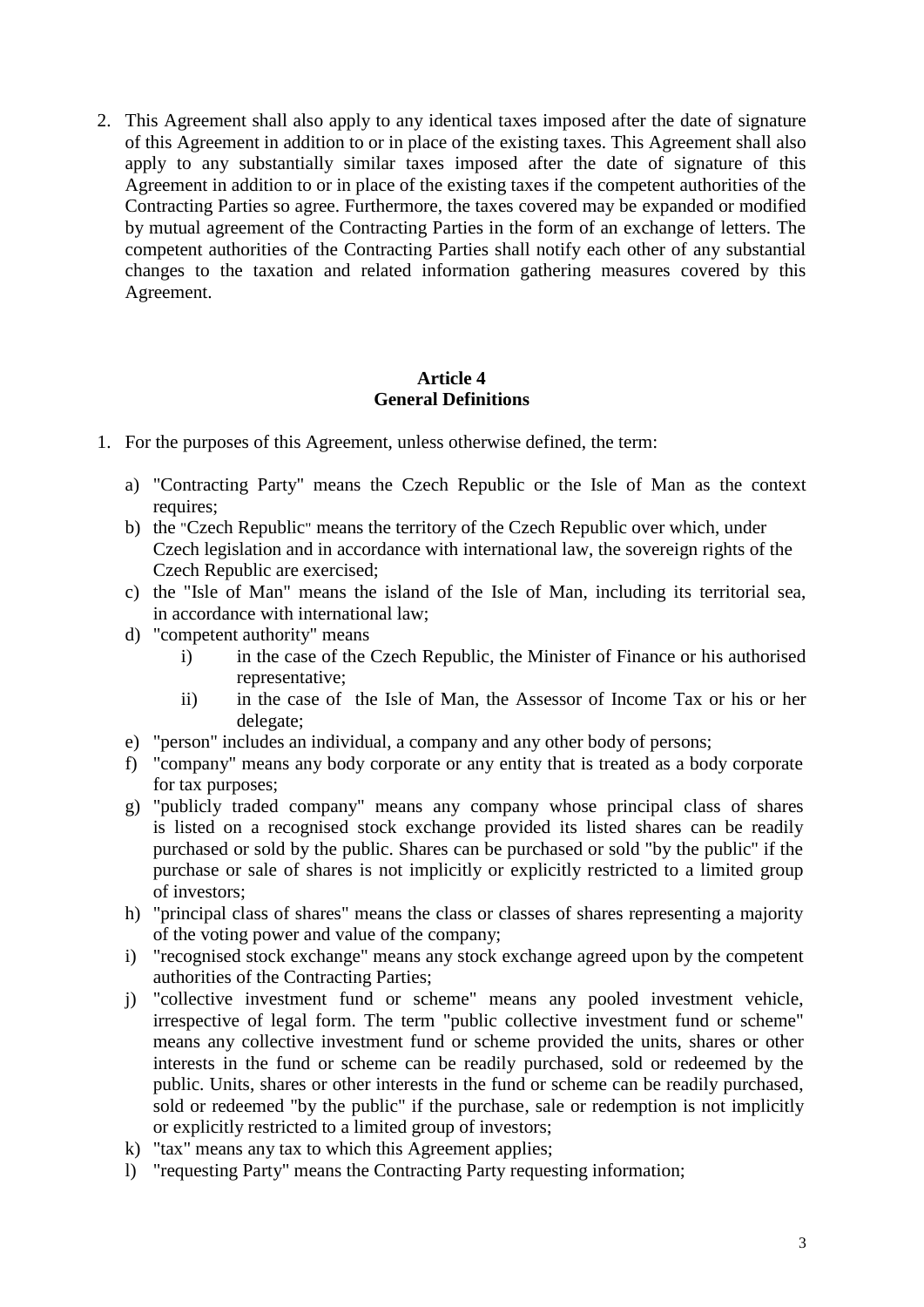- m) "requested Party" means the Contracting Party requested to provide information;
- n) "information gathering measures" means laws and administrative or judicial procedures that enable a Contracting Party to obtain and provide the requested information;
- o) "information" means any fact, statement or record in any form whatever;
- p) "criminal tax matters" means tax matters involving intentional conduct which is liable to prosecution under the criminal laws of the requesting Party;
- q) "criminal laws" means all criminal laws designated as such under domestic law irrespective of whether contained in the tax laws, the criminal code or other statutes.
- 2. As regards the application of this Agreement at any time by a Contracting Party, any term not defined therein shall, unless the context otherwise requires, have the meaning that it has at that time under the law of that Contracting Party, any meaning under the applicable tax law of that Contracting Party prevailing over a meaning given to the term under other laws of that Contracting Party.

## **Article 5 Exchange of Information upon Request**

- 1. The competent authority of the requested Party shall provide upon request information for the purposes referred to in Article 1. Such information shall be exchanged without regard to whether the requested Party needs such information for its own tax purposes or the conduct being investigated would constitute a crime under the laws of the requested Party if such conduct occurred in the requested Party.
- 2. If the information in the possession of the competent authority of the requested Party is not sufficient to enable it to comply with the request for information, that Party shall use all relevant information gathering measures necessary to provide the requesting Party with the information requested, notwithstanding that the requested Party may not need such information for its own tax purposes.
- 3. If specifically requested by the competent authority of the requesting Party, the competent authority of the requested Party shall provide information under this Article, to the extent allowable under its domestic laws, in the form of depositions of witnesses and authenticated copies of original records.
- 4. Each Contracting Party shall ensure that its competent authorities, for the purposes specified in Article 1 of this Agreement, have the authority to obtain and provide upon request:
	- a) information held by banks, other financial institutions, and any person acting in an agency or fiduciary capacity including nominees and trustees;
	- b) i) information regarding the legal and beneficial ownership of companies, partnerships, foundations, "Anstalten" and other persons, and within the constraints of Article 2 any other persons in an ownership chain, including in the case of collective investment schemes, information on shares, units and other interests;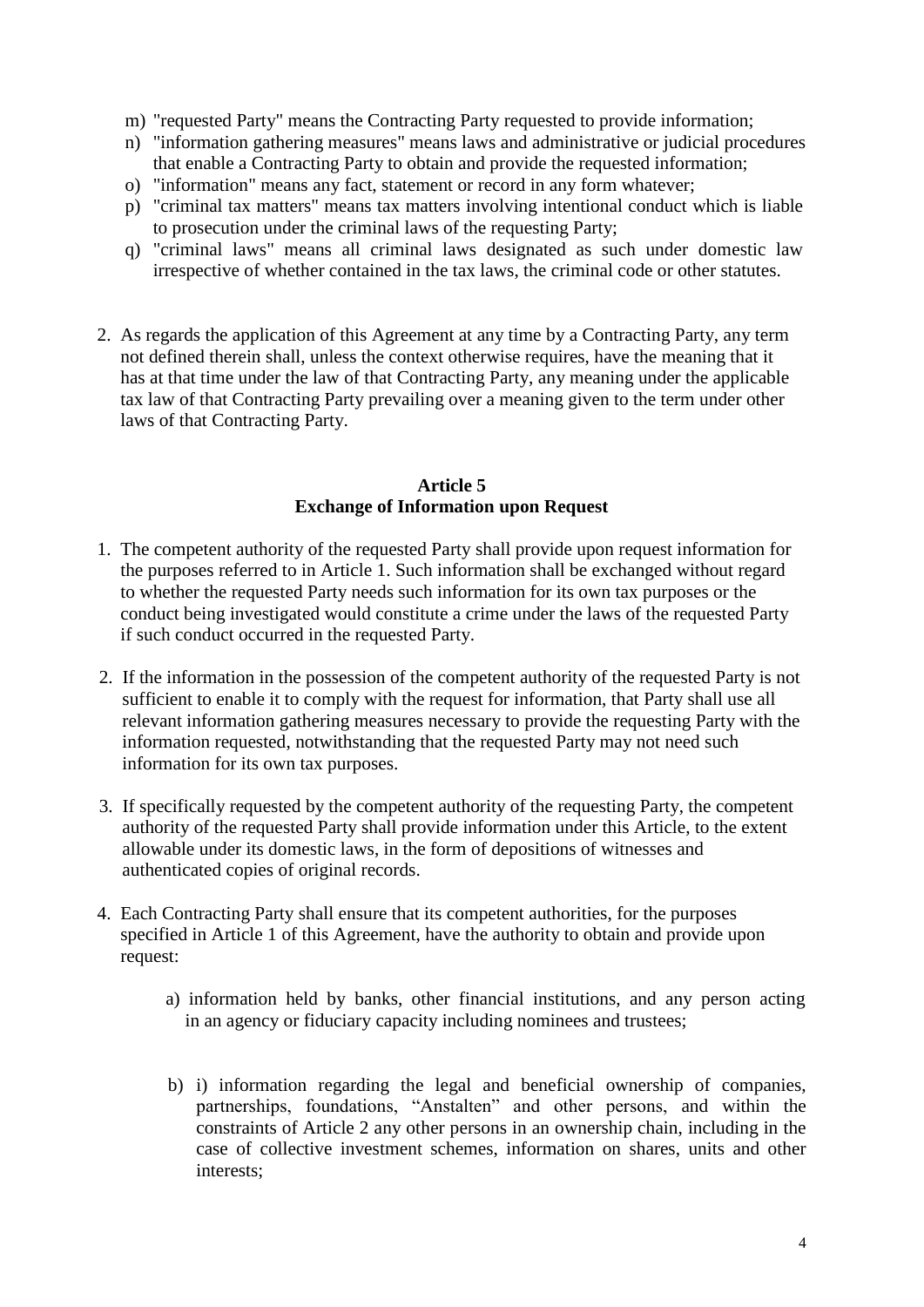ii) in the case of trusts, information on settlors, trustees, protectors and beneficiaries; and

iii) in the case of foundations, information on founders, members of the foundation council and beneficiaries.

- 5. This Agreement does not create an obligation for a Contracting Party to obtain or provide ownership information with respect to publicly traded companies or public collective investment funds or schemes, unless such information can be obtained without giving rise to disproportionate difficulties.
- 6. The competent authority of the requesting Party shall provide the following information to the competent authority of the requested Party when making a request for information under this Agreement to demonstrate the foreseeable relevance of the information to the request:
	- a) the identity of the person under examination or investigation;
	- b) a statement of the information sought including its nature and the form in which the requesting Party wishes to receive the information from the requested Party;
	- c) the tax purpose for which the information is sought;
	- d) grounds for believing that the information requested is held in the requested Party or is in the possession or control of a person within the jurisdiction of the requested Party;
	- e) to the extent known, the name and address of any person believed to be in possession of or able to obtain the requested information;
	- f) a statement that the request is in conformity with the law and administrative practices of the requesting Party, that if the requested information was within the jurisdiction of the requesting Party then the competent authority of the requesting Party would be able to obtain the information under the laws of the requesting Party or in the normal course of administrative practice and that it is in conformity with this Agreement;
	- g) a statement that the requesting Party has pursued all means available in its own territory to obtain the information, except those that would give rise to disproportionate difficulties.
- 7. The competent authority of the requested Party shall forward the requested information as promptly as possible to the requesting Party. To ensure a prompt response, the competent authority of the requested Party shall:
	- a) confirm receipt of a request in writing to the competent authority of the requesting Party and shall notify the competent authority of the requesting Party of deficiencies in the request, if any, within 60 days of the receipt of the request; and
	- b) if the competent authority of the requested Party has been unable to obtain and provide the information within 90 days of receipt of the request, including if it encounters obstacles in furnishing the information or it refuses to furnish the information, it shall immediately inform the requesting Party, explaining the reason for its inability, the nature of the obstacles or the reasons for its refusal.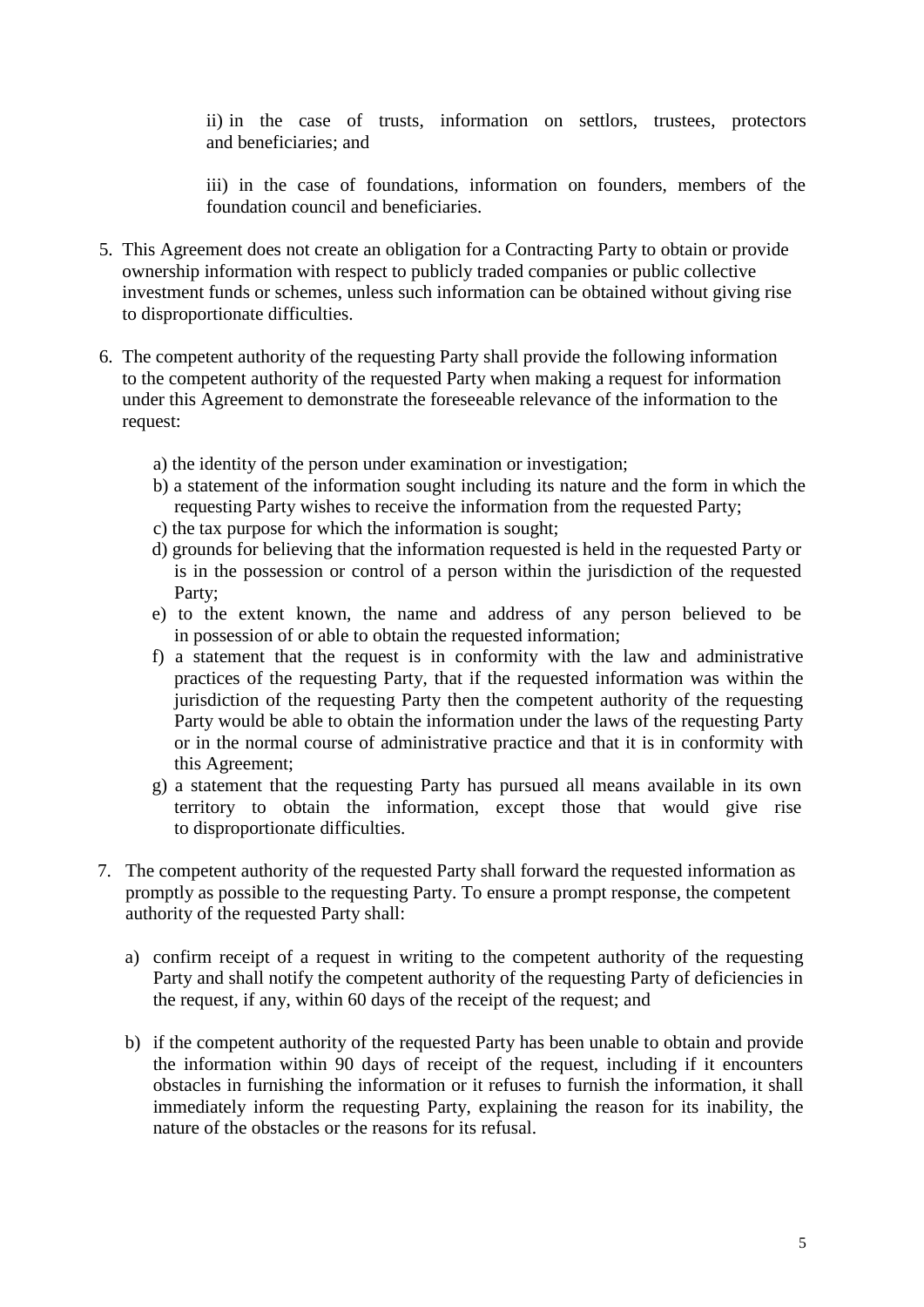## **Article 6 Tax Examinations Abroad**

- 1. With reasonable notice, the requesting Party may request that the requested Party allow representatives of the competent authority of the requesting Party to enter the territory of the requested Party, to the extent permitted under its domestic laws, to interview individuals and examine records with the prior written consent of the individuals or other persons concerned. The competent authority of the requesting Party shall notify the competent authority of the requested Party of the time and place of the intended meeting with the individuals concerned.
- 2. At the request of the competent authority of the requesting Party, the competent authority of the requested Party may permit representatives of the competent authority of the requesting Party to attend a tax examination in the territory of the requested Party.
- 3. If the request referred to in paragraph 2 is granted, the competent authority of the requested Party conducting the examination shall, as soon as possible, notify the competent authority of the requesting Party of the time and place of the examination, the authority or person authorised to carry out the examination and the procedures and conditions required by the requested Party for the conduct of the examination. All decisions regarding the conduct of the examination shall be made by the requested Party conducting the examination.

### **Article 7 Possibility of Declining a Request**

- 1. The requested Party shall not be required to obtain or provide information that the requesting Party would not be able to obtain under its own laws for purposes of the administration or enforcement of its own tax laws. The competent authority of the requested Party may decline to assist where the request is not made in conformity with this Agreement.
- 2. The provisions of this Agreement shall not impose on a Contracting Party the obligation to provide information subject to legal privilege or to supply information which would disclose any trade, business, industrial, commercial or professional secret or trade process. Notwithstanding the foregoing, information of the type referred to in Article 5, paragraph 4 shall not be treated as such a secret or trade process merely because it meets the criteria in that paragraph.
- 3. The requested Party may decline a request for information if the disclosure of the information would be contrary to public policy.
- 4. A request for information shall not be refused on the ground that the tax claim giving rise to the request is disputed.
- 5. The requested Party may decline a request for information if the information is requested by the requesting Party to administer or enforce a provision of the tax law of the requesting Party, or any requirement connected therewith, which discriminates against a national of the requested Party as compared with a national of the requesting Party in the same circumstances.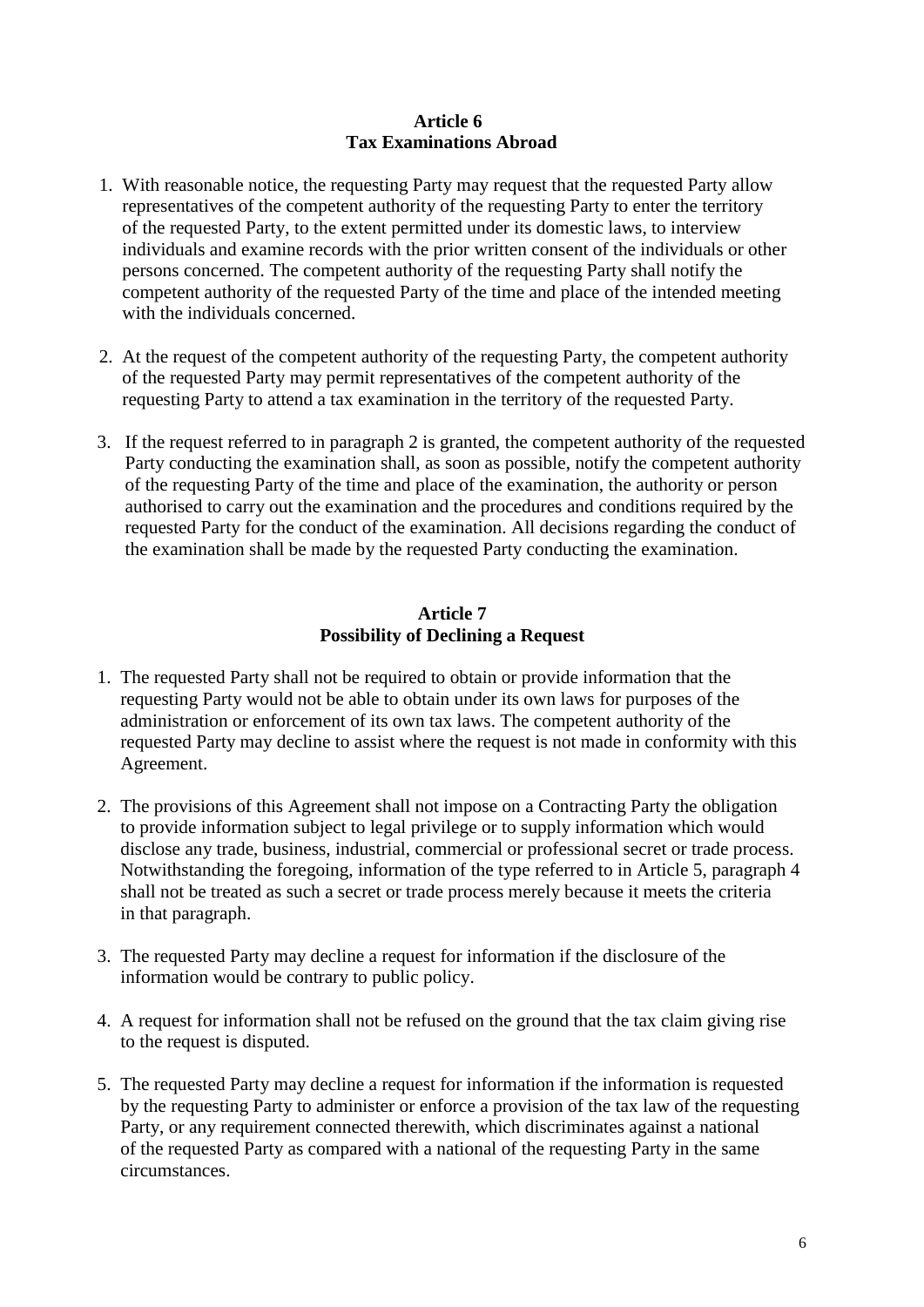#### **Article 8 Confidentiality**

- 1. All information received by a Contracting Party under this Agreement shall be kept confidential. Such information may be disclosed only to persons or authorities (including courts and administrative bodies) in the jurisdiction of the Contracting Party concerned with the assessment or collection of, the enforcement or prosecution in respect of, or the determination of appeals in relation to, the taxes covered by this Agreement. Such persons or authorities shall use such information only for such purposes. They may disclose the information in public court proceedings or in judicial decisions. The information may not be disclosed to any other person or entity or authority without the express written consent of the competent authority of the requested Party.
- 2. Information provided to a requesting Party under this Agreement may not be disclosed to any other jurisdiction.

## **Article 9 Costs**

Unless the competent authorities of the Contracting Parties otherwise agree, ordinary costs incurred in providing assistance shall be borne by the requested Party, and extraordinary costs incurred in providing assistance (including reasonable costs of engaging external advisors in connection with litigation or otherwise) shall be borne by the requesting Party. At the request of either Contracting Party, the competent authorities shall consult as necessary with regard to this Article, and in particular the competent authority of the requested Party shall consult with the competent authority of the requesting Party in advance if the costs of providing information with respect to a specific request are expected to be extraordinary.

#### **Article 10 Implementation Measures**

The Contracting Parties shall enact any legislation necessary to comply with, and give effect to, the terms of this Agreement.

## **Article 11 Language**

Requests for assistance and answers thereto shall be drawn up in English or any other language agreed bilaterally between the competent authorities of the Contracting Parties under Article 13.

#### **Article 12 Other International Agreements or Arrangements**

The possibilities of assistance provided by this Agreement do not limit, nor are they limited by, those contained in existing international agreements or other arrangements between the Contracting Parties which relate to co-operation in tax matters.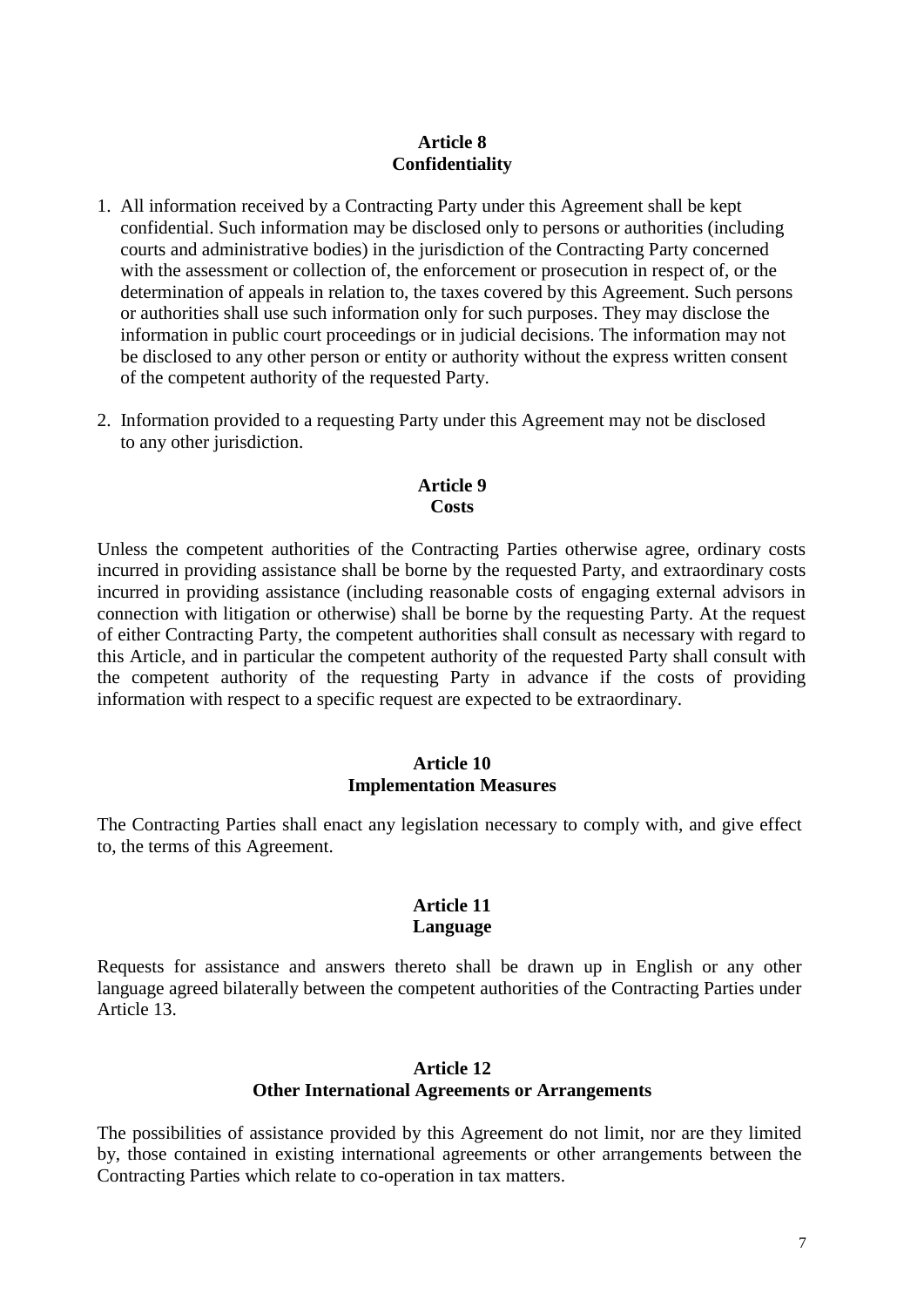## **Article 13 Mutual Agreement Procedure**

- 1. Where difficulties or doubts arise between the Contracting Parties regarding the implementation or interpretation of this Agreement, the competent authorities shall endeavour to resolve the matter by mutual agreement.
- 2. In addition to the agreements referred to in paragraph 1, the competent authorities of the Contracting Parties may mutually agree on the procedures to be used under Articles 5, 6 and 9.
- 3. The competent authorities of the Contracting Parties may communicate with each other directly for purposes of reaching agreements under this Article.
- 4. The Contracting Parties may also agree on other forms of dispute resolution.

#### **Article 14 Entry into Force**

Each of the Contracting Parties shall notify the other in writing of the completion of the procedures required by its domestic law for the bringing into force of this Agreement. This Agreement shall enter into force on the date of the later of these notifications and its provisions shall have effect:

- a) for criminal tax matters on that date; and
- b) for all other matters covered in Article 1 in respect of any taxable periods beginning on or after the first day of January of the calendar year next following that in which this Agreement enters into force or, where there is no taxable period, all charges to tax arising on or after the date this Agreement enters into force.

## **Article 15 Termination**

- 1. This Agreement shall remain in force until terminated by a Contracting Party. Either Contracting Party may terminate this Agreement by giving written notice of termination. In such event, this Agreement shall cease to have effect in both Contracting Parties on the first day of January in the calendar year next following that in which the notice is given.
- 2. Notwithstanding any termination of this Agreement, the Contracting Parties shall remain bound by the provisions of Article 8 with respect to any information obtained under this Agreement.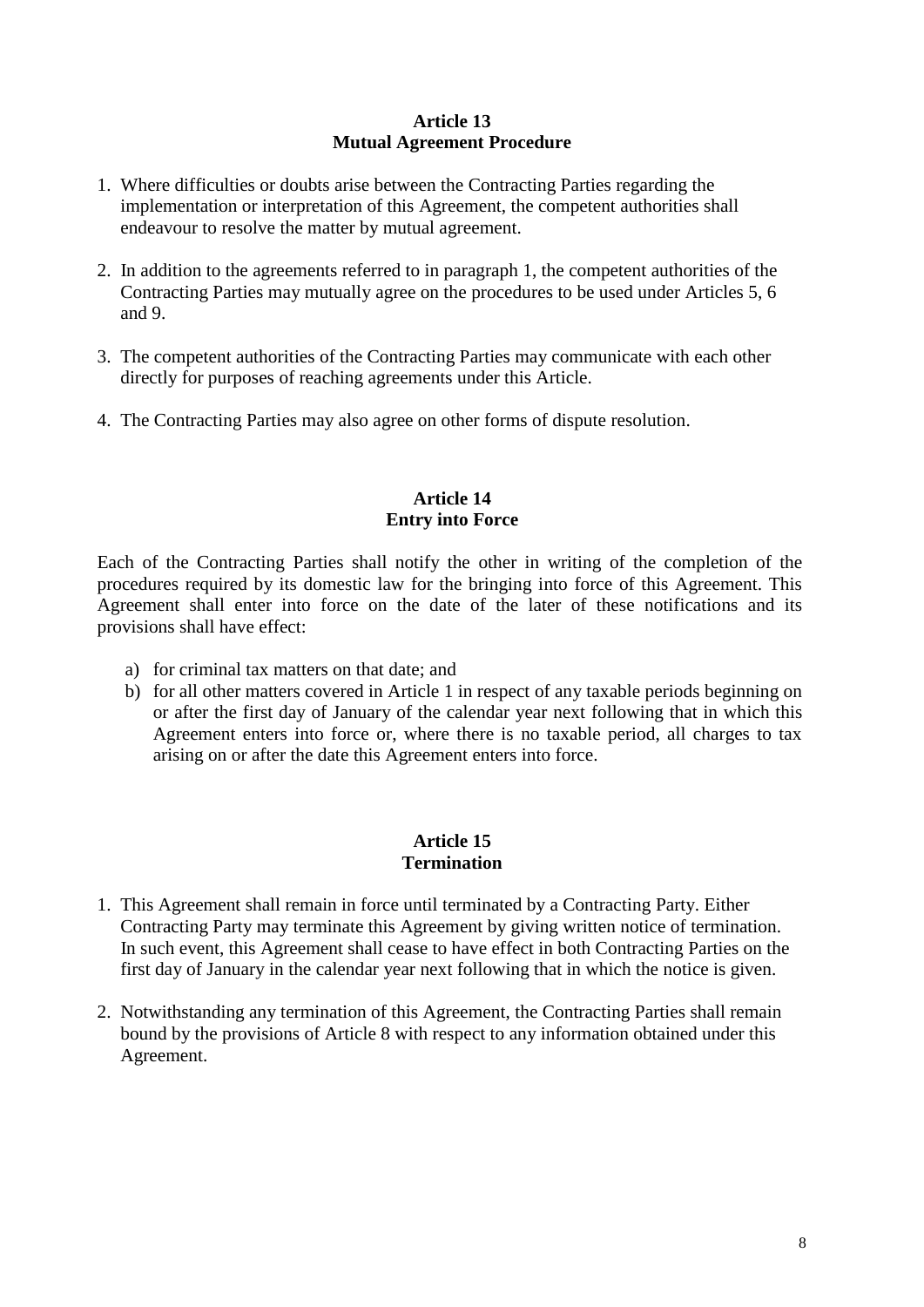In witness whereof, the undersigned, being duly authorised thereto, have signed this Agreement.

Done in duplicate in London this July day of  $18<sup>th</sup> 2011$ , in the Czech and English languages, each text being equally authentic.

For the Czech Republic For the Isle of Man

Michael Žantovský The Hon Anne Valerie Craine